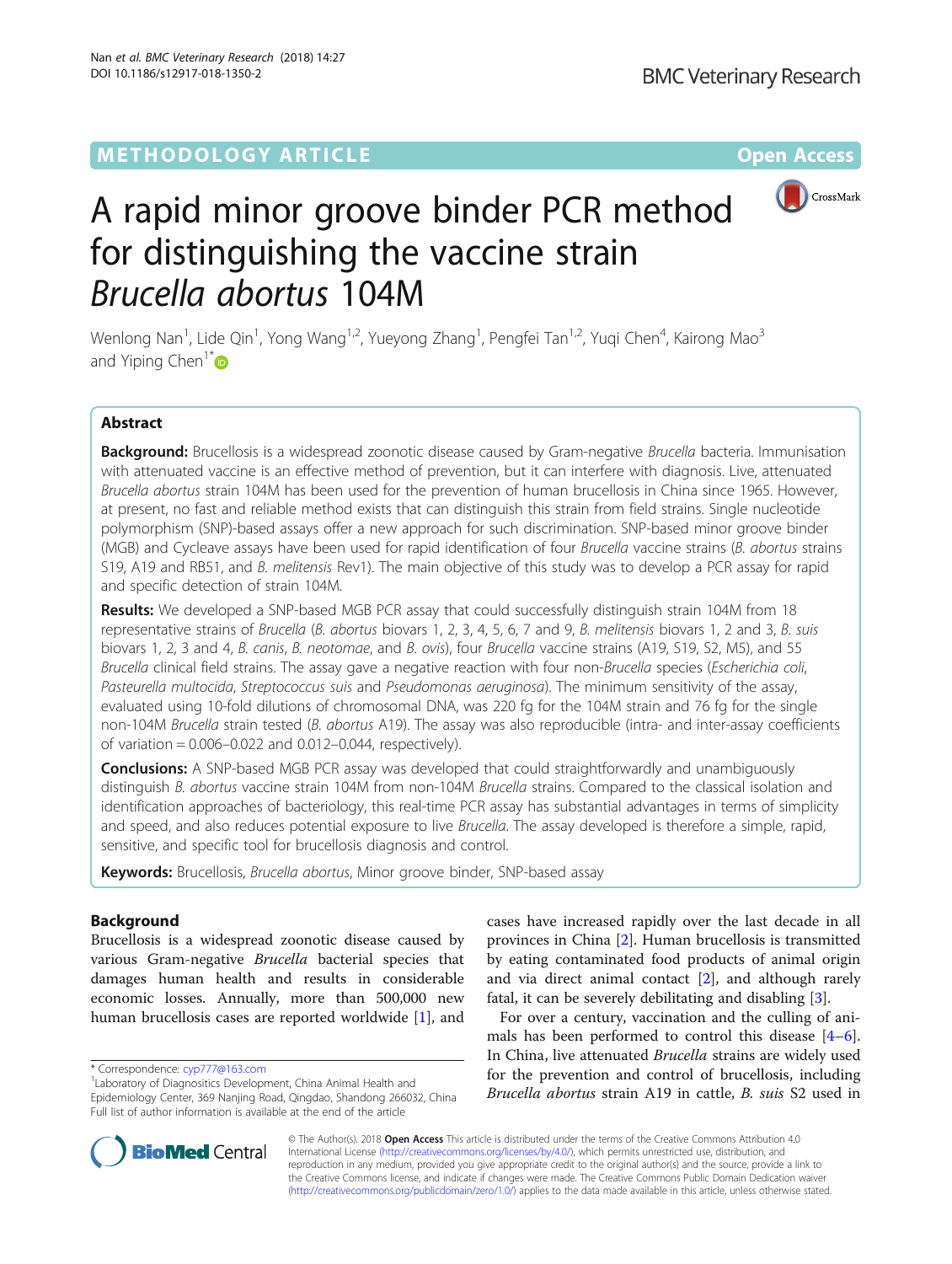swine, and *B. melitensis* M5 in sheep and goat. In addition, live, attenuated B. abortus 104M has been adopted as a vaccine for use in humans since 1965. This strain, which was first isolated from the foetus of an aborted cow in the former Soviet republic in 1950, exhibits low virulence, high stability and high immunoantigenicity [[7\]](#page-6-0).

However, since it is a live attenuated strain, vaccination with 104M may cause vaccine-related cases of brucellosis, and it may be difficult to differentiate between a vaccine response and a natural infection, which complicates diagnosis. At present, a rapid and reliable method for distinguishing 104M from field strains is not available. The main objective of this study was to develop a PCR assay for rapid and specific detection of 104M.

# Methods

# Strains and DNA extraction

Brucella strains used in the present study are listed in Table [1.](#page-2-0) These comprised 18 representative strains of Brucella species and biovars, five Brucella vaccine strains, and 55 Brucella field strains. In addition, four non-target organisms (Escherichia coli K99, Pasteurella multocida C48–1, Pseudomonas aeruginosa DI-1, and Streptococcus suis ST171) were included. Brucella strains were cultured on tryptose agar at 37 °C with 5–10%  $CO<sub>2</sub>$ when required for 48–72 h in a biosafety level 3 equipped laboratory. Bacteria were then washed with normal saline containing 0.5% formaldehyde, and inactivated at 37 °C for 24 h. The four non-Brucella species were cultivated as described previously [[8\]](#page-6-0), and harvested and inactivated as described above. Unless specified, genomic DNA was extracted with the QIAamp DNA mini kit according to the manufacturer's instructions (Qiagen GmbH., D40724 Hilden).

## Minor groove binder (MGB) PCR

In this real-time PCR assay, a pair of short TaqMan 5′ labelled, 3′- MGB probes defining the single nucleotide polymorphism (SNP) were used to interrogate the 104M strain and non-104 M Brucella strains. Use of the MGB protein raises the melting temperature of probes meaning that a single base mismatch causes more destabilisation than would be the case with a longer probe [\[9](#page-6-0)]. This facilitates accurate SNP detection. For distinguishing *B. abortus* 104M, the SNP  $C_{228} - T_{228}$  in NL70\_10085 was selected. This SNP was identified by comparison of the B. abortus 104M draft genomic sequence with the sequences of B. abortus 9–941, B. melitensis M28, B. suis S1330, B. canis ATCC 23365, and B. ovis ATCC 25840, B. pinnipedialis B2/94, B. microti CCM 4915. One set of primers and probes was designed based on this SNP (Table [2\)](#page-3-0).

The assay was performed using the TransStart Green qPCR SuperMix kit (TransGen Biotech Co., Beijing, China) in a reaction volume of  $25 \mu L$  containing a reaction mixture volume of 12.5 μL with the working concentrations of primers and probes listed in Table [2](#page-3-0), together with the DNA template  $(2 \mu L)$ . For detection of the 104M strain, the VAC probe was labelled with 6 carboxyfluorescein (FAM) at the 5′-end and MGB eclipse at the 3′-end. For detection of non-104 M Brucella strains, the NON probe was labelled with the fluorophore 4,7,2′-trichloro-7′-phenyl-6-carboxyfluorescein (VIC) at the 5′-end and MGB eclipse at the 3′-end.

PCR cycling parameters were as follows: 95 °C for 3 min, followed by 40 cycles of 95 °C for 5 s, 56 °C for 10 s, and 72 °C for 10 s. Amplification was performed using the Bio-Rad MiniOpticon system (Bio-Rad Laboratories, Inc., Hercules, CA).

# Sensitivity, specificity, and reproducibility

For assay sensitivity tests, the minimum detection limit of MGB PCR was evaluated using 10-fold serial dilutions of genomic DNA from *B. abortus* 104M for FAM fluorescence, and B. abortus A19 for VIC fluorescence. Each dilution was included in the assay to determine the minimum discriminatory amount of genomic DNA detected in the assay.

For assay specificity tests, we evaluated whether MGB PCR could distinguish the 104M strain from common species and other vaccine strains of Brucella using the representative and vaccine Brucella strains listed in Table [1](#page-2-0). These strains included almost all common species and biovars of Brucella and the vaccine strains currently used in China. The four non-Brucella spp. (Escherichia coli K99, Pasteurella multocida C48–1, Streptococcus suis ST171, and Pseudomonas aeruginosa DI-1) were also tested.

Assay reproducibility was determined by calculating the intra- and inter-assay coefficients of variation (CV), using at least three replicates of each of the 10-fold serial dilutions of genomic DNA to generate a standard curve. The efficiency of the assay was determined using the following calculation: Efficiency =  $10$  ( $-$  1/slope)  $-$  1.

# Detection of clinical field strains

A further 55 Brucella spp. field isolates (see Table [1](#page-2-0)) that were isolated from different animal species and areas, identified and provided by China Veterinary Culture Collection Centre were also tested.

# Results

# Assay sensitivity

Using 10-fold serial dilutions of *B. abortus* 104M genomic DNA ranging from 1.1 ng/μL to 0.11 fg/μL, the minimum discriminatory sensitivity for detection of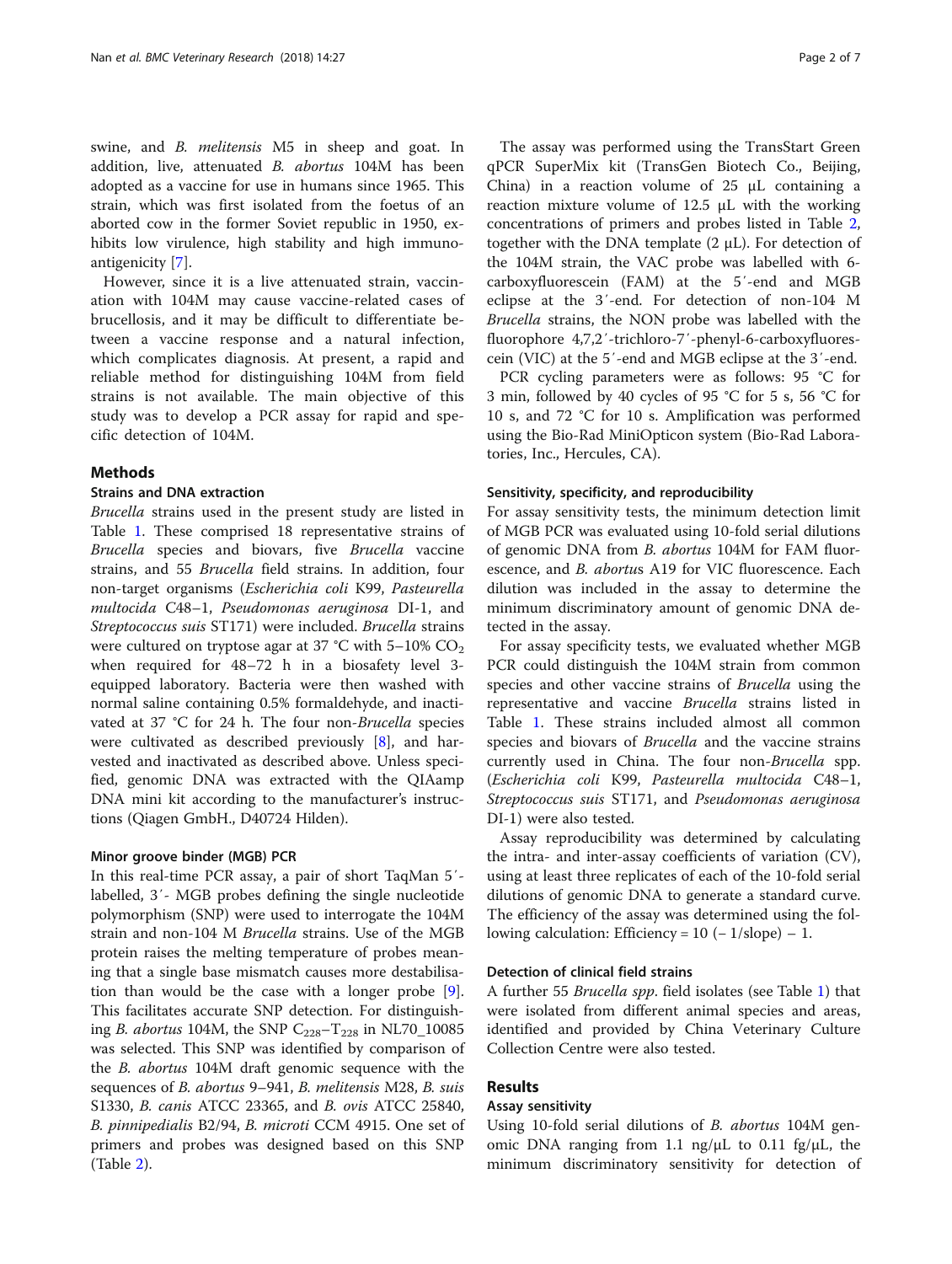<span id="page-2-0"></span>Table 1 Brucella spp. strains used in the present study

| Species (biovar)        | Strain                       | Type             | Host    | Region         |
|-------------------------|------------------------------|------------------|---------|----------------|
| B. abortus (1)          | A544 (CVCC790, ATCC23448)    | Reference strain | Bovine  | United Kingdom |
| B. abortus (2)          | 86/8/59 (CVCC12, ATCC23449)  | Reference strain | Bovine  | United Kingdom |
| B. abortus (3)          | Tulya (CVCC13, ATCC23450)    | Reference strain | Bovine  | United Kingdom |
| B. abortus (4)          | 292 (CVCC16, ATCC23451)      | Reference strain | Bovine  | United Kingdom |
| B. abortus (5)          | B3196 (CVCC14, ATCC23452)    | Reference strain | Bovine  | United Kingdom |
| B. abortus (6)          | 870 (CVCC17, ATCC23453)      | Reference strain | Bovine  | United Kingdom |
| B. abortus (7)          | 63/75 (CVCC15, ATCC23454)    | Reference strain | Bovine  | United Kingdom |
| B. abortus (9)          | C68 (CVCC11, ATCC23455)      | Reference strain | Bovine  | United Kingdom |
| B. abortus (4)          | C72-62 (CVCC887)             | Field strain     | Bovine  | Inner Mongolia |
| B. abortus (4)          | C72-63 (CVCC888)             | Field strain     | Bovine  | Inner Mongolia |
| B. abortus (4)          | C72-61 (CVCC886)             | Field strain     | Bovine  | Inner Mongolia |
| B. abortus (Unknown)    | SHDeer-74 (CVCC780)          | Field strain     | Cervine | Shanghai       |
| B. abortus (Unknown)    | C72-387 (CVCC785)            | Field strain     | Bovine  | Heilongjiang   |
| B. abortus (Unknown)    | C72-10 (CVCC786)             | Field strain     | Bovine  | Heilongjiang   |
| B. abortus (Unknown)    | 2308 (CVCC788)               | Field strain     | Bovine  | Heilongjiang   |
| B. abortus (Unknown)    | HBCow-1 (CVCC2408)           | Field strain     | Bovine  | Hubei          |
| B. abortus (Unknown)    | HBCow-2 (CVCC2409)           | Field strain     | Bovine  | Hubei          |
| B. abortus (Unknown)    | C72-12 (CVCC3621)            | Field strain     | Bovine  | Heilongjiang   |
| B. abortus (Unknown)    | C72-8401 (CVCC3622)          | Field strain     | Bovine  | Inner Mongolia |
| B. abortus (Unknown)    | C72-8403 (CVCC3623)          | Field strain     | Bovine  | Inner Mongolia |
| B. abortus (Unknown)    | NMCow-2 (CVCC3635)           | Field strain     | Bovine  | Inner Mongolia |
| B. melitensis (1)       | 16 M (CVCC70002, ATCC23456)  | Reference strain | Caprine | United Kingdom |
| B. melitensis (2)       | 63/9 (CVCC21, ATCC23457)     | Reference strain | Caprine | United Kingdom |
| B. melitensis (3)       | Ether (CVCC20, ATCC23458)    | Reference strain | Caprine | United Kingdom |
| B. melitensis (1)       | Goat-901 (CVCC3627)          | Field strain     | Caprine | Inner Mongolia |
| B. melitensis (Unknown) | <b>CVCC3620</b>              | Field strain     | Unknown | Inner Mongolia |
| B. melitensis (Unknown) | C71-1257 (CVCC928)           | Field strain     | Caprine | Inner Mongolia |
| B. melitensis (Unknown) | C71-13 (CVCC929)             | Field strain     | Caprine | Inner Mongolia |
| B. melitensis (Unknown) | C71-35 (CVCC936)             | Field strain     | Ovine   | Qinghai        |
| B. melitensis (Unknown) | C71-44 (CVCC938)             | Field strain     | Caprine | Xinjiang       |
| B. melitensis (Unknown) | Goat-963 (CVCC952)           | Field strain     | Caprine | Inner Mongolia |
| B. melitensis (Unknown) | M54-8 (CVCC3624)             | Field strain     | Ovine   | Qinghai        |
| B. melitensis (Unknown) | Goat-866 (CVCC3625)          | Field strain     | Caprine | Inner Mongolia |
| B. melitensis (Unknown) | Goat-872 (CVCC3626)          | Field strain     | Caprine | Inner Mongolia |
| B. melitensis (Unknown) | Goat-865 (CVCC3628)          | Field strain     | Caprine | Inner Mongolia |
| B. suis (1)             | S1330 (CVCC70524, ATCC23444) | Reference strain | Porcine | United Kingdom |
| B. suis (2)             | Thomsen (CVCC22, ATCC23445)  | Reference strain | Porcine | United Kingdom |
| B. suis (3)             | 686 (CVCC23, ATCC23446)      | Reference strain | Porcine | United Kingdom |
| B. suis (4)             | 40 (CVCC24, ATCC23447)       | Reference strain | Porcine | United Kingdom |
| B. suis (3)             | KP6 (CVCC3651)               | Field strain     | Porcine | Guangdong      |
| B. suis (3)             | ZC5 (CVCC3653)               | Field strain     | Porcine | Guangdong      |
| B. suis (3)             | ZC1 (CVCC3655)               | Field strain     | Porcine | Guangdong      |
| B. suis (3)             | ZC6 (CVCC3649)               | Field strain     | Porcine | Guangdong      |
| B. suis (3)             | KP1 (CVCC3658)               | Field strain     | Porcine | Guangdong      |
| B. suis (3)             | KP2 (CVCC3659)               | Field strain     | Porcine | Guangdong      |
| B. suis (3)             | KP3 (CVCC3660)               | Field strain     | Porcine | Guangdong      |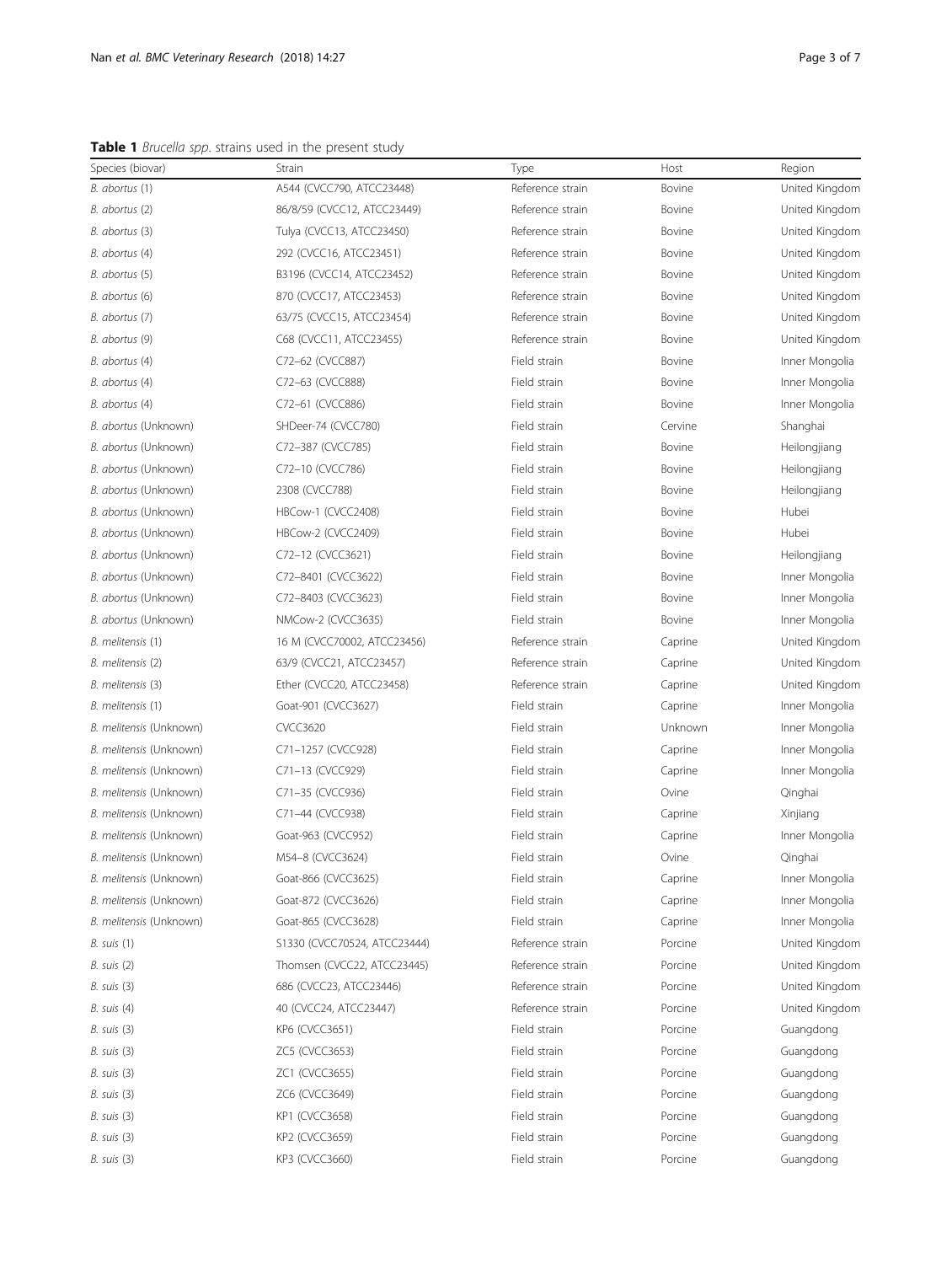<span id="page-3-0"></span>Table 1 Brucella spp. strains used in the present study (Continued)

| Species (biovar)     | Strain                        | Type             | Host    | Region         |
|----------------------|-------------------------------|------------------|---------|----------------|
| $B.$ suis $(3)$      | KP5 (CVCC3661)                | Field strain     | Porcine | Guangdong      |
| $B.$ suis $(3)$      | HNPig-1 (CVCC3662)            | Field strain     | Porcine | Hainan         |
| $B.$ suis $(3)$      | HNPig-2 (CVCC3663)            | Field strain     | Porcine | Hainan         |
| B. suis (Unknown)    | BS4 (CVCC1072)                | Field strain     | Porcine | Russian        |
| B. suis (Unknown)    | C73-5 (CVCC1080)              | Field strain     | Porcine | Guangxi        |
| B. suis (Unknown)    | C73-10 (CVCC1083)             | Field strain     | Porcine | Guangxi        |
| B. suis (Unknown)    | C73-11 (CVCC1084)             | Field strain     | Porcine | Guangxi        |
| B. suis (Unknown)    | C73-13 (CVCC1085)             | Field strain     | Porcine | Guangxi        |
| B. suis (Unknown)    | C73-23 (CVCC1089)             | Field strain     | Porcine | Guangxi        |
| B. suis (Unknown)    | C73-25 (CVCC1091)             | Field strain     | Porcine | Guangxi        |
| B. suis (Unknown)    | C73-26 (CVCC1092)             | Field strain     | Porcine | Guangxi        |
| B. suis (Unknown)    | Br.63/3 (CVCC3639)            | Field strain     | Unknown | United Kingdom |
| B. suis (Unknown)    | Br.63/142 (CVCC3640)          | Field strain     | Unknown | United Kingdom |
| B. suis (Unknown)    | Br.86/27 (CVCC3641)           | Field strain     | Unknown | United Kingdom |
| B. suis (Unknown)    | Br.63/62 (CVCC3642)           | Field strain     | Unknown | United Kingdom |
| B. suis (Unknown)    | Br.79/224 (CVCC3643)          | Field strain     | Unknown | United Kingdom |
| B. suis (Unknown)    | Br.Thomsen1720 (CVCC3644)     | Field strain     | Unknown | United Kingdom |
| B. suis (Unknown)    | Br.Thomsen5 (CVCC3645)        | Field strain     | Unknown | United Kingdom |
| B. suis (Unknown)    | Br.63/225 (CVCC3646)          | Field strain     | Unknown | United Kingdom |
| B. suis (Unknown)    | Br.63/32 (CVCC3647)           | Field strain     | Unknown | United Kingdom |
| B. suis (Unknown)    | Br.64/24 (CVCC3648)           | Field strain     | Unknown | United Kingdom |
| B. suis (Unknown)    | ZC2 (CVCC3656)                | Field strain     | Porcine | Guangdong      |
| B. suis (Unknown)    | ZC3 (CVCC3657)                | Field strain     | Porcine | Guangdong      |
| B. suis (Unknown)    | DF1 (CVCC3654)                | Field strain     | Porcine | Guangdong      |
| B. suis (Unknown)    | SD1 (CVCC3652)                | Field strain     | Porcine | Guangdong      |
| B. suis (Unknown)    | ZC4 (CVCC3650)                | Field strain     | Porcine | Guangdong      |
| B. ovis              | 63/290 (CVCC70015, ATCC25840) | Reference strain | Ovine   | United Kingdom |
| B. canis             | RM6/66 (CVCC70701, ATCC23365) | Reference strain | Canine  | United Kingdom |
| B. canis             | KP4 (CVCC3664)                | Field strain     | Canine  | Guangdong      |
| B. neotomae          | 5 K33 (CVCC70721, ATCC23459)  | Reference strain | Unknown | United Kingdom |
| B. abortus (1)       | A19                           | Vaccine          |         |                |
| B. melitensis (1)    | M <sub>5</sub>                | Vaccine          |         |                |
| B. abortus (Unknown) | 104 M                         | Vaccine          |         |                |
| B. abortus (1)       | S19                           | Vaccine          |         |                |
| B. suis (1)          | S <sub>2</sub>                | Vaccine          |         |                |

Strains were identified and provided by the China Veterinary Culture Collection Centre (CVCC) Unknown = unknown biovar or host

Table 2 Targets, primers and probes used for the MGB PCR assay with the associated working concentrations

| Target (positon) | Gene description         | Working concentration (nM)          |                                 |  |
|------------------|--------------------------|-------------------------------------|---------------------------------|--|
|                  |                          | Probe                               | Primer                          |  |
| NL70 10085 (228) | molecular chaperone DnaK | VAC: CCGTCGTTATGACGAT (160)         | F: CCGGAAGGCACCCTTTTT (600)     |  |
|                  |                          | NON: CCGTCG <b>C</b> TATGACGA (400) | R: GATCCTTGTCCTTGGTGACCAT (600) |  |

The position of the SNP within each target is shown in parentheses. The target SNP is shown in bold underlined font in both vaccine (VAC) and nonspecific (NON) probes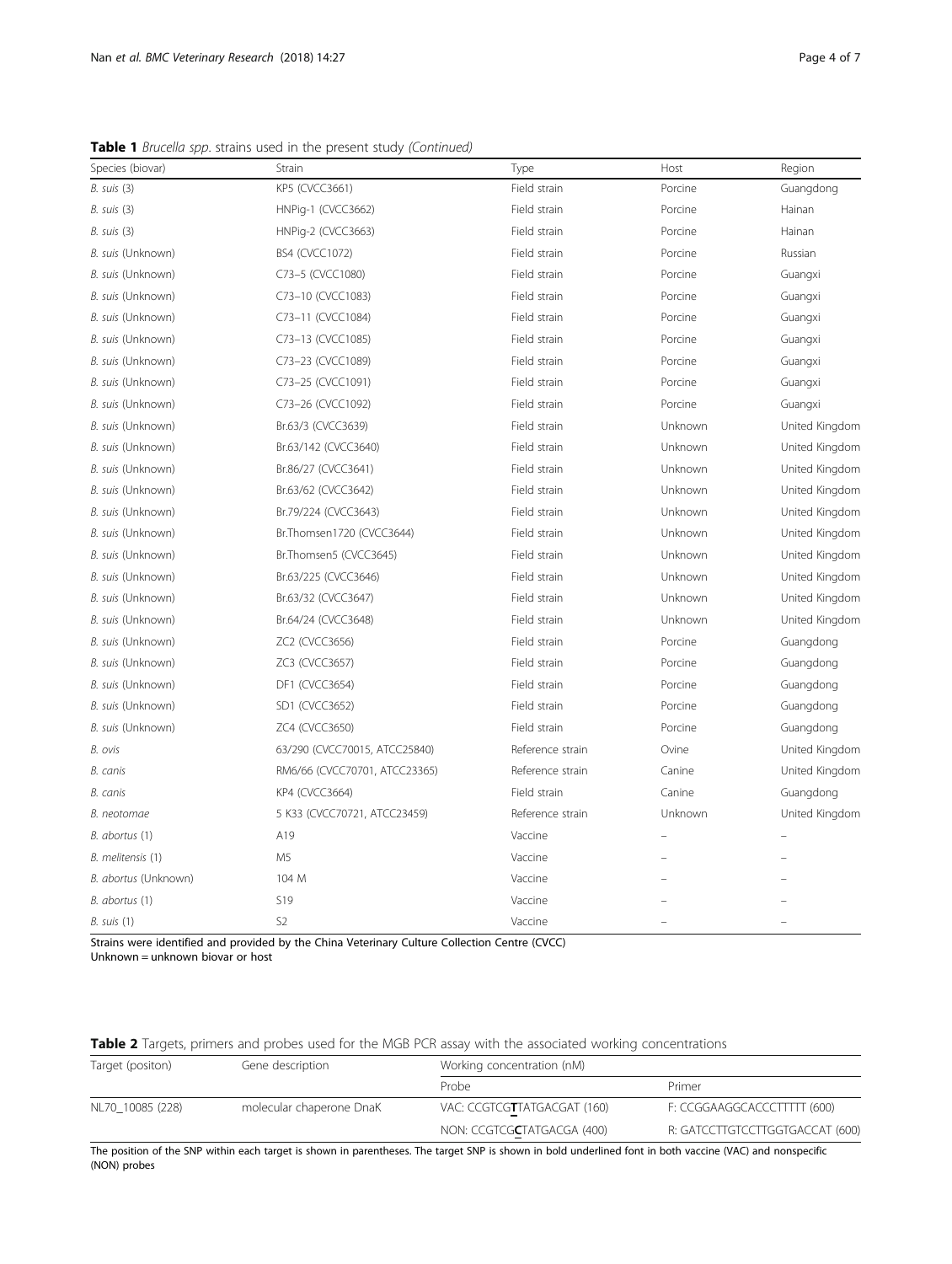104M–specific strains was  $\sim$  220 fg per reaction for MGB PCR (Table 3). Similarly, using 10-fold serial dilutions of B. abortus A19 genomic DNA ranging from 3.8 ng/ $\mu$ L to 0.38 fg/ $\mu$ L, the minimum discriminatory sensitivity for detection of non-104 M Brucella strains was  $\sim$  76 fg per reaction for MGB PCR (Table 3). These results indicated that the assays were highly sensitive for the detection of 104M and non-104 M Brucella genomic DNA in a single reaction.

## Assay specificity

For evaluating specificity, the representative and vaccine Brucella strains listed in Table [1](#page-2-0) were tested using the MGB PCR method described. The results showed that 18 representative strains of Brucella (B. abortus biovars 1, 2, 3, 4, 5, 6, 7 and 9, B. melitensis biovars 1, 2 and 3, B. suis biovars 1, 2, 3 and 4, B. canis, B. neotomae and B. ovis), and four Brucella vaccine strains (A19, S19, S2, M5) gave strong VIC fluorescence and weak FAM fluorescence below the threshold detection level (Fig. [1a](#page-5-0) and [b](#page-5-0)).

Only the B. abortus 104M vaccine strain gave strong FAM fluorescence and weak VIC fluorescence below the threshold detection level (Fig.  $1a$  and  $b$ ), indicating that the assay was 104M–specific. All four non-Brucella species (Escherichia coli K99, Pasteurella multocida C48–1, Streptococcus suis ST171 and Pseudomonas aeruginosa DI-1) were negative for both FAM and VIC fluorescence. These results suggest the MGB PCR assay was highly capable of differentiating 104M from non-104 M Brucella isolates and non-Brucella strains.

# Assay reproducibility

The standard curve generated using genomic DNA was linear over a wide range of dilutions ( $R^2 = 0.997$  and slope =  $-3.645$  for FAM fluorescence; R2 = 0.982 and slope = − 4.342 for VIC fluorescence). The assay was reproducible, with intra-assay CVs ranging from 0.006 to 0.022, and inter-assay CVs of 0.012 to 0.044. The efficiency of the assay was 88.1% for FAM fluorescence and 69.9% for VIC fluorescence. These figures were used to determine the threshold for detection.

# Detection of clinical field strains

The results demonstrated strong VIC fluorescence and weak FAM fluorescence for all 55 Brucella spp. field isolates tested (Table [1\)](#page-2-0), indicating that none were the 104M strain.

# **Discussion**

The B. abortus vaccine strain 104M is a stable antigenic structure with low virulence and high immunogenicity, hence it has been used in China since 1965 to vaccinate cattle and humans against brucellosis. Because using a live vaccine may lead to severe pathogenic injury associated with allergy, the 104M strain was only recommended for high-risk populations in China [\[7](#page-6-0)], such as those at high risk due to their occupation [[10\]](#page-6-0). The scratch vaccination method was used to introduce five billion bacteria, which achieved 90% protection for a 12 month duration [[7\]](#page-6-0). In some areas in China, vaccination intervention in humans had an obvious effect; the reported cases of brucellosis in the Arong Banner declined sharply by 84.17% from 2005 to 2006 following vaccination, and the morbidity rate of brucellosis declined from 34,732 per 100,000 to 5454 per 100,000 [\[11\]](#page-6-0).

However, due to lack of serological differentiation, it is difficult to distinguish 104M by serological assay alone. The recent development of SNP-based real-time assays offers a new approach for overcoming this hurdle. SNPbased MGB and Cycleave assays have been used for rapid identification of four Brucella vaccine strains (B. abortus strains S19, A19 and RB51, and B. melitensis Rev1) [[12,](#page-6-0) [13\]](#page-6-0).

In the present study, we developed a new MBG PCR assay that can successfully distinguish 104M strains from other bacterial strains, with a sensitivity of 220 fg, equating to around 60 cells. Furthermore, our MGB PCR assay can detect non-104 M Brucella strains in a single

**Table 3** Mean quantification cycle (Cq) values resulting from MGB PCR<sup>a</sup>

|                               |           | $\tilde{}$                   |                        |           |           |
|-------------------------------|-----------|------------------------------|------------------------|-----------|-----------|
| Detection of 104M genomic DNA |           | Detection of A19 genomic DNA |                        |           |           |
| Concentration                 | Cq of FAM | Ca of VIC                    | Concentration          | Ca of FAM | Ca of VIC |
| $1.1$ ng/ $\mu$ L             | 24.06     | <b>NA</b>                    | 3.8 $\frac{ng}{\mu}$   | ΝA        | 17.49     |
| 110 pg/ $\mu$ L               | 27.20     | <b>NA</b>                    | 380 pg/µL              | <b>NA</b> | 20.89     |
| 11 pg/µL                      | 30.92     | <b>NA</b>                    | $38$ pg/ $\mu$ L       | <b>NA</b> | 24.39     |
| $1.1$ pg/ $\mu$ L             | 35.27     | <b>NA</b>                    | $3.8$ pg/ $\mu$ L      | <b>NA</b> | 31.90     |
| 110 $fq/µL$                   | 38.25     | <b>NA</b>                    | 380 fg/µL              | <b>NA</b> | 34.69     |
| 11 $fg/µL$                    | <b>NA</b> | <b>NA</b>                    | 38 $fq/µL$             | <b>NA</b> | 38.11     |
| 1.1 $\frac{f}{g}/\mu L$       | NA.       | <b>NA</b>                    | $3.8 \text{ fq/}\mu L$ | <b>NA</b> | <b>NA</b> |
| $0.11$ fg/ $\mu$ L            | NA.       | <b>NA</b>                    | $0.38$ fg/ $\mu$ L     | <b>NA</b> | <b>NA</b> |

<sup>a</sup>FAM = 6-carboxyfluorescein; VIC = 4,7,2'-trichloro-7'-phenyl-6-carboxyfluorescein; NA = not applicable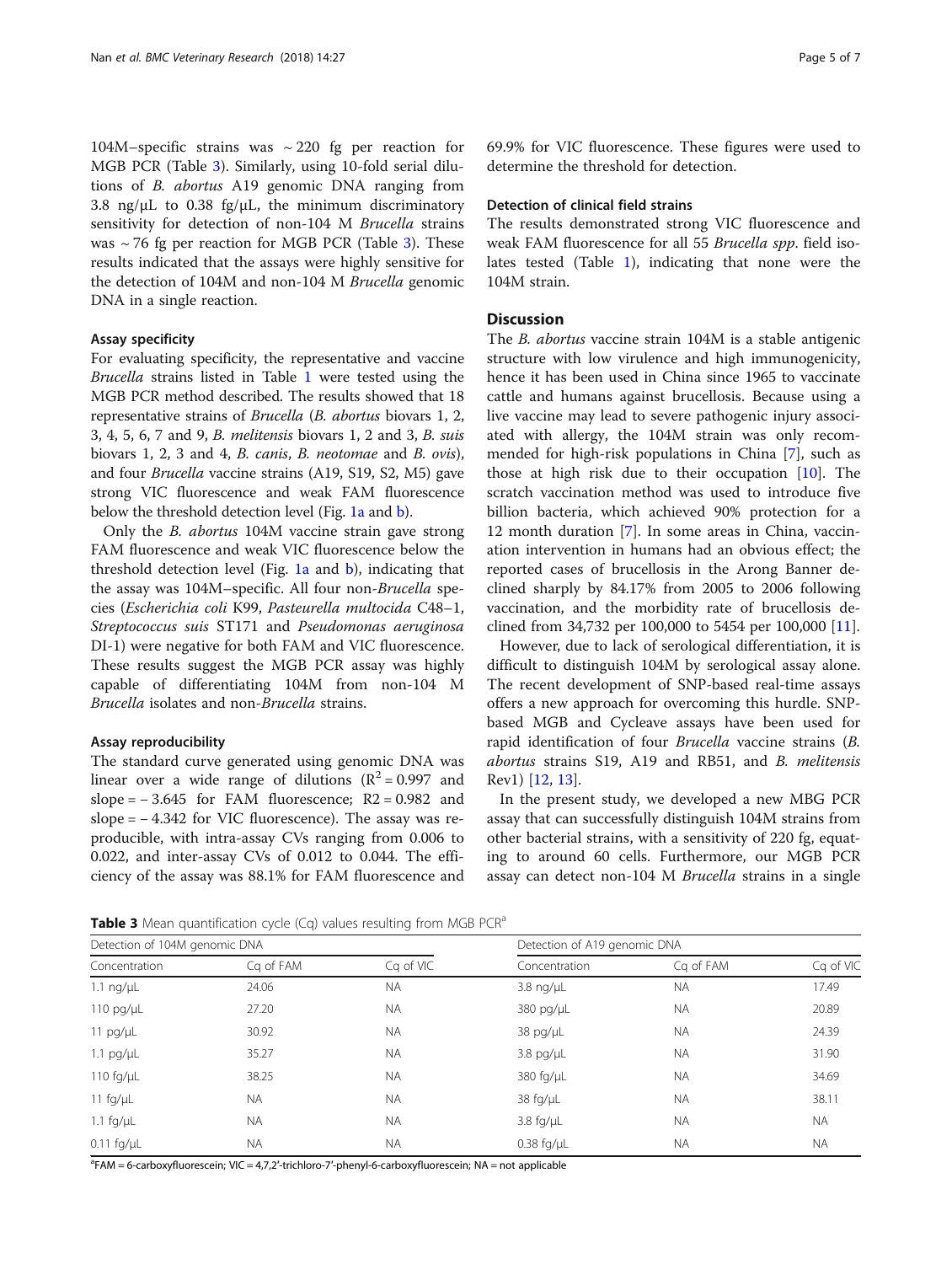<span id="page-5-0"></span>

reaction with a sensitivity of 76 fg, equating to around 30 cells. This assay allows accurate and reliable discrimination of 104M and non-104 M Brucella strains from common species and biovars of Brucella, Brucella vaccines, and other bacterial strains. Our assay therefore provides a simple, rapid, sensitive, and specific tool for use in the control of brucellosis.

# Conclusions

A SNP-based MGB PCR assay was developed that could straightforwardly and unambiguously distinguish B. abortus vaccine strain 104M. Results of our study indicate the assay allows accurate and reliable discrimination of 104M and non-104 M Brucella strains

from common species and biovars of Brucella, Brucella vaccines, and other bacterial strains. The minimum detection limit of the assay was 220 fg for strain 104M and 76 fg for the single non-104 M Brucella strain tested. Compared to the classical isolation and identification approaches of bacteriology, this real-time PCR assay has substantial advantages in terms of simplicity and speed, and also reduces the potential for exposure to live Brucella. As real-time PCR instruments become more widely used in China, the approach will become widely applicable in routine diagnostics. The assay developed is therefore a simple, rapid, sensitive, and specific tool for brucellosis diagnosis and control.